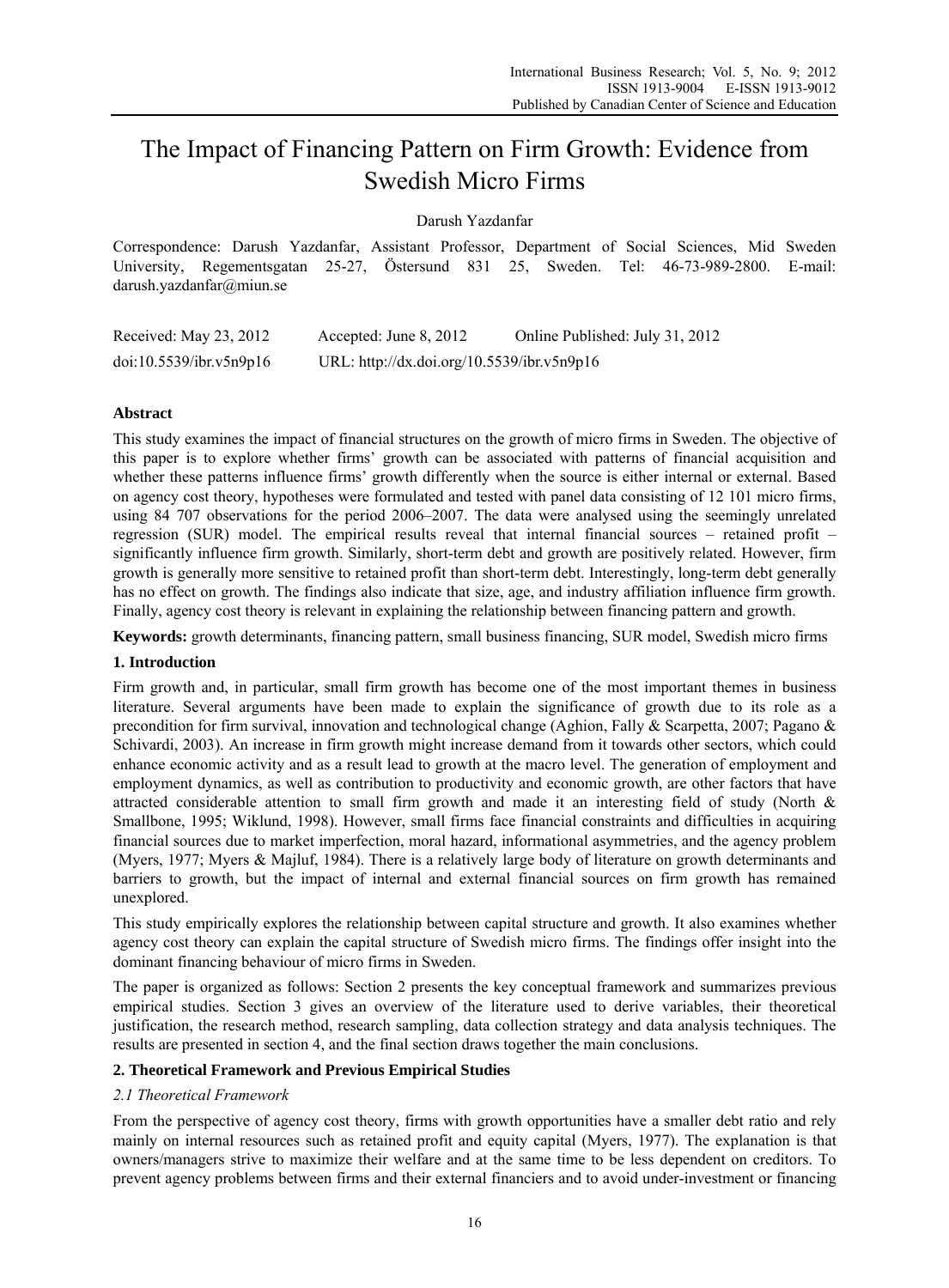shortage, firms use short-term debt (Childs, Mauer & Ott, 2005; Myers, 1977). Owners/managers of small businesses who aspire to keep their independence use their own financial resources more efficiently (Hutchinson, 1995; Shrivastava & Grant, 1985). The lower the debt financing, the less moral hazard behaviour there is and the higher the growth prospects will be. Thus, agency cost theory predicts a negative relationship between long-term leverage and growth (Jensen & Meckling, 1976; Stulz, 1990; Titman & Wessels, 1988). On the other hand, the relationship between equity capital, short-term leverage, and growth are considered to be positive (Myers, 1977). In other words, the financial sources and patterns firms exploit have an impact on the growth of the firm and play fundamentally different roles in this process (McConnell & Servaes, 1995).

## *2.2 Previous Empirical Studies*

Given the significance of firm growth, a good number of empirical studies in the last few decades have focused on the financial barriers to growth as well as the relationship between growth and different sources of financing; however, the results of these studies are mixed and complicated. This might be because of the multiple and complex variables and different approaches which have been deployed to explain the relationship between growth and financial resources.

Cassar and Holmes (2003) and Hall, Hutchinson and Michaelas (2004) find positive associations between growth and both long-term and short-term debt ratios, while others present mixed evidence from this relationship (Chittenden, Hall & Hutchinson, 1996; Esperança, Gama & Gulamhussen, 2003; Jordan, Low & Taylor, 1998). Some researchers emphasize the positive relationships between sales growth and leverage (see Barton, Ned & Sundaram, 1989; Kester, 1986; Titman & Wessels, 1988). Other evidence suggests that higher growth firms use less debt (see Barclay, Smith & Watts, 1995; Kim & Sorensen, 1986; Rajan & Zingales, 1995; Roden & Lewellen, 1995; Stulz, 1990), while Michaelas, Chittenden & Poutziouris (1999) argue that future growth is positively related to leverage and long-term debt.

## **3. Selection of Variables, the Research Hypotheses**, **Sample and Model Specification**

## *3.1 Selection of Variables*

The variables selected for the study of the impact of financing pattern on growth might overlap other variables such as age, size, and industry affiliation. In order to identify the impact of each variable in this study, the explanatory variables were classified in two groups. The first group comprised the control variables: age, size, and industry (a dummy variable). The second group comprised three variables related to the firm's financial sources: equity, short-term and long-term debt. These independent variables measured the availability of various kinds of financial sources.

## *3.2 The Dependent Variable*

The dependent variable in this study, growth, can be defined in a different ways. Based on most previous studies, growth is defined here as the change in sales (Beck, Demirgüc-Kunt & Maksimovic, 2005; Hart, 2000).

## *3.3 The Independent Variables*

## 3.3.1 Age

The age of a firm has been regarded as one of the most important explanatory variables of growth (Autio, 2005; Evans, 1987; Storey, 1994) and has been widely used to explain it (Becchetti & Trovato, 2002; Evans, 1987). However, the relationship between firm age and growth is not monotonic and is complex (Jovanovic, 1982). The disagreements about the relationship between age and the growth of firms in the extant literature can be explained partly by the multi-dimensionality and complexity of the phenomenon of growth, especially in small firms. For instance, some previous empirical studies suggest a positive effect of firm age on growth (Das, 1995; Elston, 1993), while others have shown a negative relation between the variables (Almeida & Campello, 2007; Becchetti & Trovato, 2002; Hobdari, Derek & Mygind, 2009). Given the resource-based hypothesis, as firms get older, theoretically, it is likely that their access to financial resources will improve. Thus a positive relationship between age and growth is expected in the present study.

## 3.3.2 Size

In previous studies, firm size has been found to play a significant role in the pattern of growth and finance (Beck et al., 2005; Evans, 1987; Storey, 1994). However, there is no agreement among previous studies indicating whether firm size has a general relationship with growth (Evans, 1987; Storey, 1994; Variyam & Kraybill, 1992; Wiklund, 1998). Given its impact on firm growth, therefore, it is interesting to consider firm size as a control variable.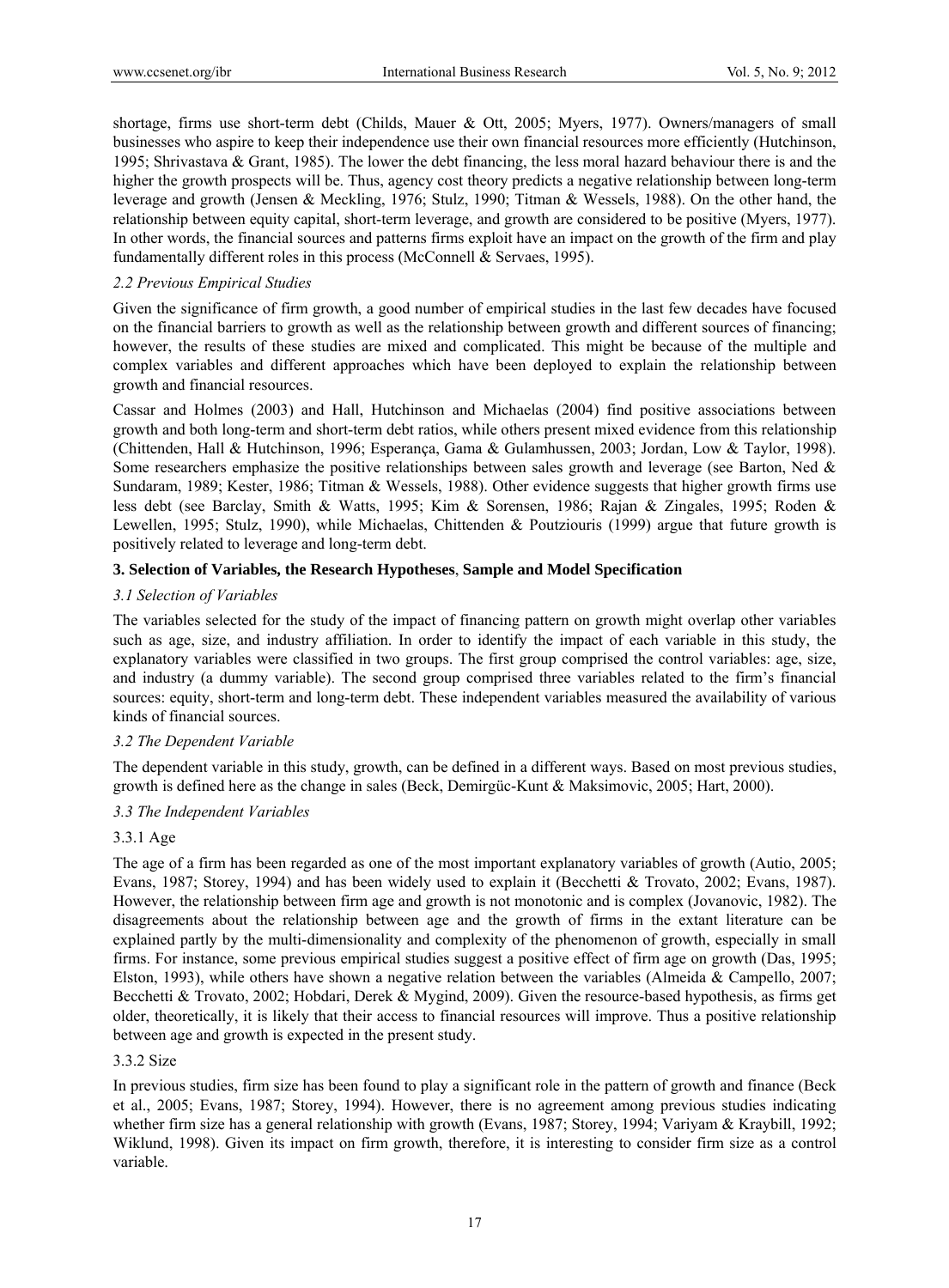Some previous studies suggest that smaller firms are likely to be financially constrained – with a consequently negative impact on firm growth (Audretsch & Elston, 2002, 2006; Oliveira & Fortunato, 2006). Accordingly, there would be a positive relationship between size and growth (Katsikeas & Piercy, 1993; Philp, 1998; Wiklund, 1998). Conversely, other researchers observe that smaller, new-born firms grow faster than larger, older firms (Almeida & Campello, 2007; Katsikeas & Piercy, 1993; Philp, 1998; Wiklund, 1998). However, Evans (1987) finds that firm size is an important factor influencing performance. Firm size is strongly correlated with age and therefore it is not surprising that negative effects of age on growth have been reported (e.g., Evans, 1987; Yasuda, 2005).

## 3.3.3 Industry Affiliation

It is pointed out in the literature that firm growth is determined not only by the firm's access to financial resources or its specific characteristics, but also by industry affiliation (Delmar, 1997; Delmar, Davidsson & Gartner, 2003; Gilbert, McDougall & Audretsch, 2006). Due to the connections between firms in a particular industry, the growth of that sector is likely to have a pulling effect on member firms (Gilbert et al., 2006). The development stage of the industry is another variable having a strong impact on firm growth (Gilbert et al., 2006). The network position of firms may also influence their growth. Accordingly, to control for specific industrial characteristics, sector dummies identifying sectors at a one-digit level are used in this study.

#### *3.4 Financial Structure Variables*

It has been argued that credit constraints, lack of external debt, and equity capital are the main obstacles to the growth of small and medium-sized enterprises (Becchetti & Trovato, 2002). Financial assets can quite easily be transformed into other types of resources. With access to sufficient financial assets, firms are able to develop their growth capacity in different ways, for example, by using new technology, acquiring expertise and entering new markets (Castrogiovianni, 1996). Therefore, many empirical studies have regarded a lack of financial resources as an important barrier to growth (Audretsch & Elston, 2002; Becchetti & Trovato, 2002; Müller & Zimmermann, 2008; Oliveira & Fortunato, 2006; Reid, 2003; Storey, 1994).

Information asymmetry, moral hazard and agency costs are the factors that prevent small, young firms from relying on bank financing; these firms, therefore, mainly deploy other alternatives, such as original equity investment or retained profit, to fund their business. It is expected that firm growth is positively related to the proportion of internal financial resources in terms of the retained profit used to finance a firm's assets. If firm's risk under-investment and their internal financial resources are insufficient, it would be reasonable for them to turn to short-term debt as a second financial alternative, such as short-term loans or trade credits, before choosing long-term loans as a financial source (Hall et al., 2004; Titman & Wessels, 1988). Using short-term debt considerably decreases the agency costs of under-investment and, at the same time, enables the owners/managers to retain control of the firm. Consequently, it is expected that growth is, in general, positively related to short-term ratio. Finally, as discussed, firms with growth opportunities will have a smaller proportion of long-term debt in their financing pattern because growth opportunities can create moral hazard situations and increase agency costs; however, in these cases the owners/managers of a small firm normally have an incentive to take risks in order to grow. However, the results of this growth, if realized, will not be shared by lenders, leading to agency conflict. This will be reflected in increased costs from long-term debt, which means high growth firms will require less long-term debt. Therefore, growth is expected to have a negative relationship with long-term debt.

Retained profit is defined as post-tax profit and dividend earnings. The loan-to-deposit (LTD) ratio is defined as debt repayable beyond one year, as a percentage of total assets. The short-term debt (STD) ratio is defined as debt repayable within one year, as a percentage of total assets.

## *3.5 The Research Hypotheses*

Based on the agency theory of capital structure and previous findings, the hypotheses are formulated as follows:

H1: Age is positively related to growth.

- H2: Size is positively related to growth.
- H3: Industry affiliation is significantly related to growth.
- H4: Increased use of retained profit is positively related to growth.
- H5: Increased use of short-term debt is positively related to growth.
- H6: Increased use of long-term debt is negatively related to growth.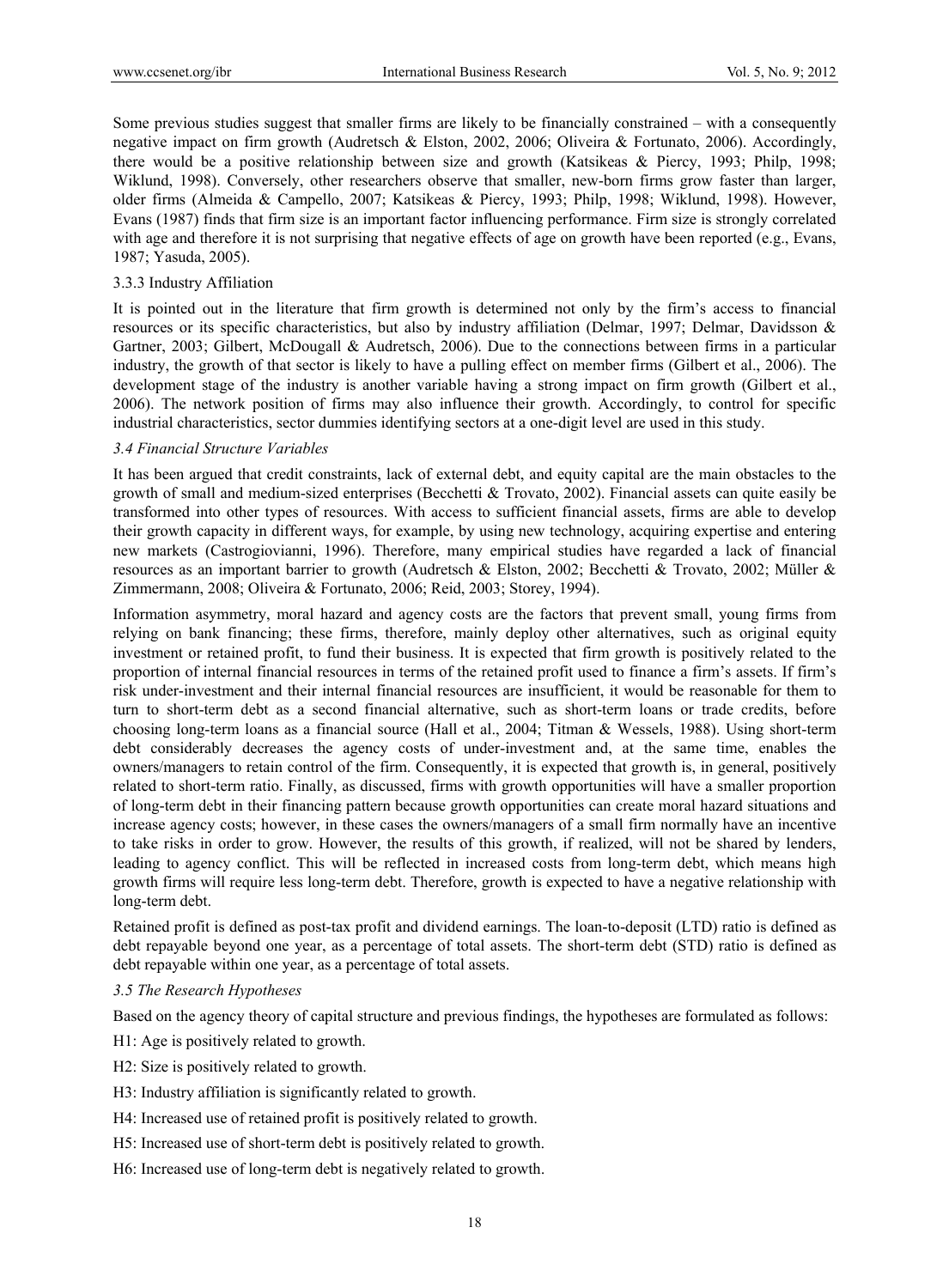#### *3.6 Sample*

Data for this study were originally drawn from Statistics Sweden (SCB – Statistiska centralbyrån), including standardized and detailed balance sheet and income statement data, as well as variables of a qualitative nature from all Swedish limited liability firms. The initial sample consisted of all independent and unlisted active micro firms in six industry sectors, totalling 135 257 firms in the period 2006–2007. The sample covers the micro firms, which are defined according to Statistics Sweden as firms with fewer than ten employees.

Since the theoretical framework of this study draws on agency cost theory, this paper focuses on micro firms, which face greater information asymmetry and moral hazard than larger firms and are, therefore, extremely affected by agency costs. To avoid sampling bias, the following were omitted from the sample: firms without employees, firms with negative equity or debt, outliers, missing observations, firms with operating revenues less than SEK 120 000 and firms with total assets less than SEK 100 000 annually. The final sample consisted of a comprehensive panel of 12 101 firms in the period 2006-2007, comprising a total of 84 707 observations.

#### *3.7 Model Specification*

To identify the impact of funding sources and control variables on firm growth, the seemingly unrelated regression (SUR) model was employed in this research. The explanatory variables were broadly categorized into (1) basic characteristics of the firm: size and age, (2) the industry sector to which the firms belong and which are beyond the control of the firms' owners/managers, and (iii) financial variables that are under the direct control of owner/managers and which affect the ability of the firms to deal with external obstacles such as financial constraints.

The basic SUR has the following form:

For the complete sample

$$
Growth_{i,t} = \alpha_t + \beta_l Age_{i,t} + \beta_2 Size_{i,t} + \beta_3CRF_{i,t} + \beta_4CSTD_{i,t} + \beta_5CLTD_{i,t} + \beta_6Indus_{i,t} + \mu_{it}
$$

For the sample of each industry sector

$$
Growth_{i,t} = \alpha_t + \beta_t Age_{i,t} + \beta_t Size_{i,t} + \beta_t CRF_{i,t} + \beta_t CSTD_{i,t} + \beta_t CLTD_{i,t} + \mu_{it}
$$

Where

 $\alpha_t$  = constant

*Growth*<sub>it</sub> = firm growth; the percentage change of sale (Growth =  $Qs1 - Qs0 \times 100$ )

 $\beta_1$ *Age<sub>it</sub>* = age of firm *i* at time *t*; age is the natural logarithm of number of years since firm inception as of the year of data collection

 $\beta_2$ *Size<sub>it</sub>* = size of firm *i* at time *t*; firm size (SIZE) is measured as the natural logarithm of the firm's book value of sale

 $\beta_3CRF_{it}$  = change in firm's retained profit in terms of percentage in periods *t* and  $t - 1$ 

 $\beta_4CSTD_{it}$  = change in firm's short-term debt in terms of percentage in periods *t* and  $t - 1$ 

 $\beta$ <sub>*5</sub>CLTD*<sub>*i*<sub>*i*</sub> = change in firm's long-term debt in terms of percentage in periods *t* and *t* – *I*</sub></sub>

 $\beta_0$ *Indus<sub>i,t</sub>* = categorical variable; industry

 $\mu$  = error term

#### **4. Results of Empirical Analysis**

#### *4.1 Results of Descriptive Analysis*

Table 1 reports descriptive statistics for dependent and independent variables. On average, the firms in the sample employ 3.35 people and have been operating for 18.19 years. On average, firm growth tends to rise by 2.5% annually. The construction sector accounts for the highest and the consulting sector for the lowest growth. On average, firms are mostly financed by equity capital. The second important financial source in the firms' total assets is short-term debt. Long-term debt plays no important role in the financial structures of the firms. Thus, it seems that firms tend to have a higher ratio of internal resources in term of equity, retained profit, and cash flow. Finally, the Jarque-Bera (J-B) tests indicate that the observations are normally distributed. Applying the single-digit Standard Industrial Classification (SIC), the sample consists of firms in seven industry sectors: retail trade (36.1% of the sample), consulting (19.1%), metal manufacturing (9.3%), restaurants (7.8%), construction (8.4%), agriculture (5.1%), and health (14.2%). Metal manufacturing, construction and agriculture correspond to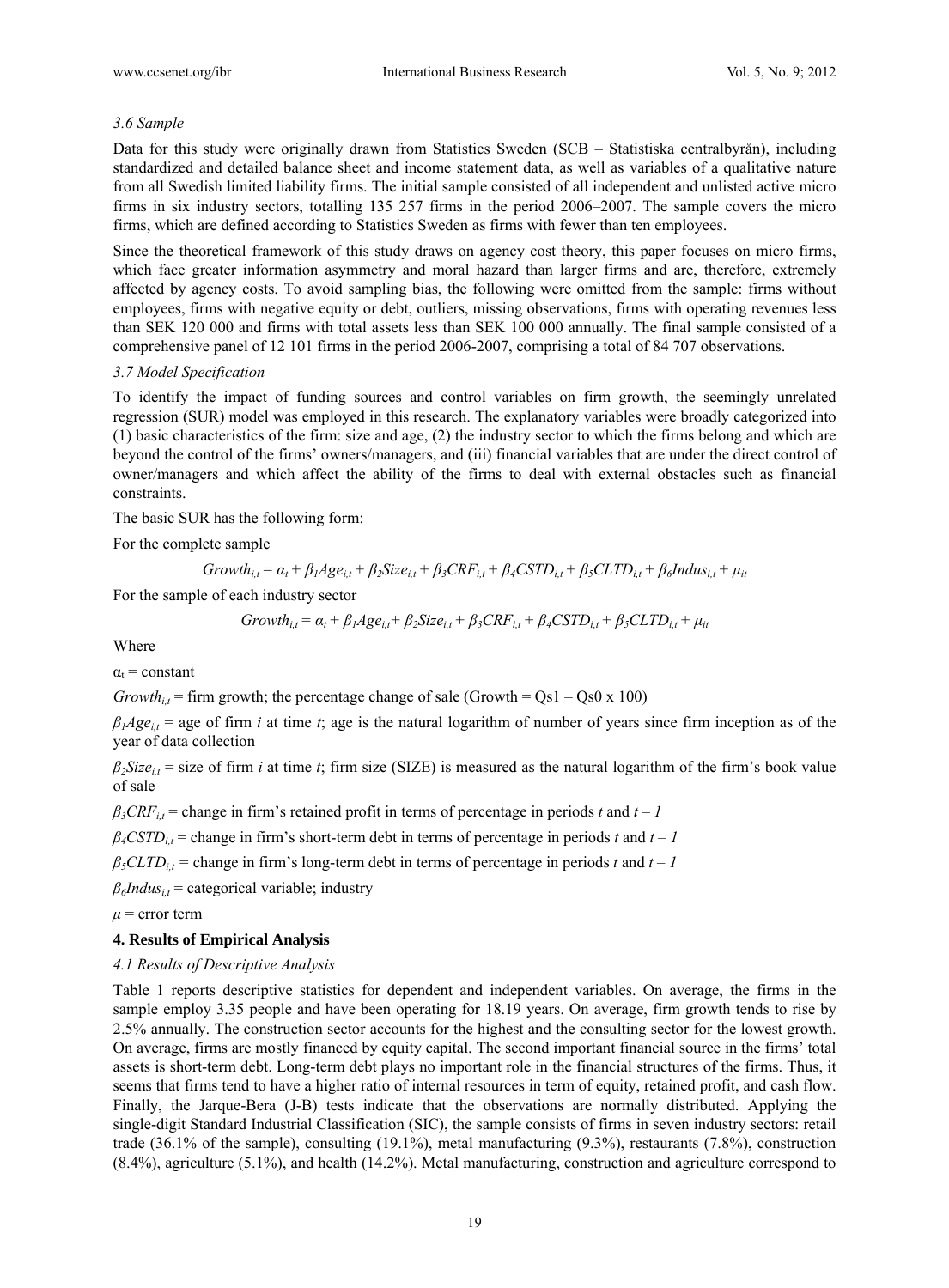around 30.6% of the sample, while services (e.g., retail trade, consulting, restaurants, and health sectors) are highly represented (69.4%).

|                     | Retail Trade | Consulting | Metal | Restaurant | Construction | Agriculture | Health | Total | J-B $p$ -value |
|---------------------|--------------|------------|-------|------------|--------------|-------------|--------|-------|----------------|
| No of firms         | 4369         | 2316       | 1128  | 944        | 1011         | 615         | 1718   | 12101 | 0.00           |
| Firms (Per cent)    | 36.1         | 19.1       | 9.3   | 7.8        | 8.4          | 5.1         | 14.2   | 100   | 0.00           |
| Growth (Mean)       | 2.63         | 2.29       | 2.65  | 2.49       | 2.69         | 2.67        | 2.39   | 2.53  | 0.00           |
| Growth (Std.dev)    | 0.66         | 0.61       | 0.63  | 0.58       | 0.71         | 0.61        | 0.63   | 0.66  | 0.00           |
| Age (Mean)          | 19.7         | 16.18      | 20.19 | 1.03       | 17.05        | 19.8        | 18.47  | 18.19 | 0.00           |
| Age (Std.dev)       | 14.37        | 10.72      | 11.5  | 0.3        | 11.71        | 10.82       | 10.13  | 12.36 | 0.00           |
| Employees (Mean)    | 3.73         | 2.21       | 4.08  | 4.44       | 3            | 2.66        | 3.31   | 3.35  | 0.00           |
| Employees (Std.dev) | 2.29         | 1.68       | 2.5   | 2.26       | 2.15         | 1.82        | 2.28   | 2.28  | 0.00           |
| STD (Mean)          | 0.38         | 0.37       | 0.33  | 0.42       | 0.4          | 0.23        | 0.27   | 0.35  | 0.00           |
| STD (Std.dev)       | 0.16         | 0.17       | 0.14  | 0.17       | 0.17         | 0.21        | 0.13   | 0.17  | 0.00           |
| LTD (Mean)          | 0.07         | 0.04       | 0.08  | 0.06       | 0.07         | 0.07        | 0.14   | 0.07  | 0.00           |
| LTD (Std.dev)       | 0.11         | 0.09       | 0.12  | 0.12       | 0.12         | 0.15        | 0.13   | 0.12  | 0.00           |
| EQ (Mean)           | 0.55         | 0.59       | 0.59  | 0.52       | 0.53         | 0.7         | 0.59   | 0.58  | 0.00           |
| EQ (Std.dev)        | 0.37         | 0.34       | 0.15  | 0.41       | 0.18         | 0.12        | 0.11   | 0.31  | 0.00           |
| CRF (Mean)          | 0.14         | 0.19       | 0.21  | 0.17       | 0.19         | 0.14        | 0.13   | 0.21  | 0.00           |
| CRF (Std.dev)       | 0.37         | 0.34       | 0.15  | 0.41       | 0.18         | 0.12        | 0.11   | 0.31  | 0.00           |
| CSTD (Mean)         | 0.09         | 0.31       | 0.31  | 0.35       | 0.31         | 0.02        | 0.12   | 0.25  | 0.00           |
| CSTD (Std.dev)      | 0.81         | 1.24       | 1.59  | 0.25       | 1.24         | 0.63        | 0.59   | 0.21  | 0.00           |
| CLTD (Mean)         | 0.17         | 0.16       | 0.16  | 0.11       | 0.16         | 0.34        | 0.25   | 0.2   | 0.00           |
| CLTD (Std.dev)      | 0.11         | 0.12       | 0.14  | 0.15       | 0.16         | 0.32        | 0.17   | 0.33  | 0.00           |

Table 1. Summary of descriptive statistics of the dependent and independent variables

Note: J-B *p*-values are reported for the Jarque-Bera normality test: H0=normality.

Comparison of growth between the sectors shows that the construction, metal and agriculture sectors appear to have a growth higher than average (2.53%).

#### *4.2 Results of Correlation Analysis*

The results of the correlation analysis of dependent and independent variables are reported in Table 2 and are used to examine the potential risk of collinearity among variables and to control the relationship between variables.

|                | Grwoth                | Agelog                | Size       | <b>CRF</b> | <b>CSTD</b> | <b>CLTD</b>          | Indus                |
|----------------|-----------------------|-----------------------|------------|------------|-------------|----------------------|----------------------|
| Growth         |                       | $-0.11$ <sup>**</sup> | $0.051$ ** | $0.08***$  | $0.04***$   | $0.03***$            | $0.06***$            |
|                |                       | 0.000                 | 0.000      | 0.000      | 0.000       | 0.000                | 0.000                |
| Age            | $-0.11$ <sup>**</sup> | 1                     | 0.0821     | $-0.095$   | 0.0007      | $-0.014$             | 0.1556               |
|                | 0.000                 | 0.000                 | 0.000      | 0.000      | 0.94        | 0.13                 | 0.000                |
| Size           | $0.051$ **            | $0.082**$             | 1          | $-0.093$   | $-0.154$    | 0.0294               | 0.0884               |
|                | 0.000                 | 0.000                 | 0.000      | 0.000      | 0.000       | 0.000                | 0.000                |
| <b>CRF</b>     | $0.08***$             | $-0.09$ **            | $-0.08$ ** | 1          | 0.065       | $-0.008$             | 0.0101               |
|                | 0.000                 | 0.000                 | 0.000      | 0.000      | 0.000       | 0.35                 | 0.27                 |
| <b>CSTD</b>    | $0.04***$             | $\theta$              | $-0.15$ ** | $0.06$ **  |             | 0.0401               | 0.0138               |
|                | 0.000                 | 0.94                  | 0.000      | 0.000      | 0.000       | 0.000                | 0.13                 |
| <b>CLTD</b>    | $0.03***$             | $-0.013$              | $0.029$ ** | $-0.008$   | $0.041$ **  | 1                    | $-0.01$ <sup>*</sup> |
|                | 0.000                 | 0.13                  | 0.000      | 0.351      | 0.000       |                      | 0.04                 |
| Indus          | $0.06***$             | $0.15***$             | $0.08***$  | 0.01       | 0.011       | $-0.01$ <sup>*</sup> | 1                    |
|                | 0.000                 | 0.000                 | 0.000      | 0.27       | 0.13        | 0.041                | 0.000                |
| N              | 12101                 | 12101                 | 12101      | 12101      | 12101       | 12101                | 12101                |
| J-B $p$ -value | 0.00                  | 0.00                  | 0.00       | 0.00       | 0.00        | 0.00                 | 0.00                 |

Table 2. Results of correlation analysis

Note: \*\* Correlation is significant at the 0.01 level (2-tailed). \* Correlation is significant at the 0.05 level (2-tailed). J-B *p*-values are reported for the Jarque-Bera normality test: H0=normality.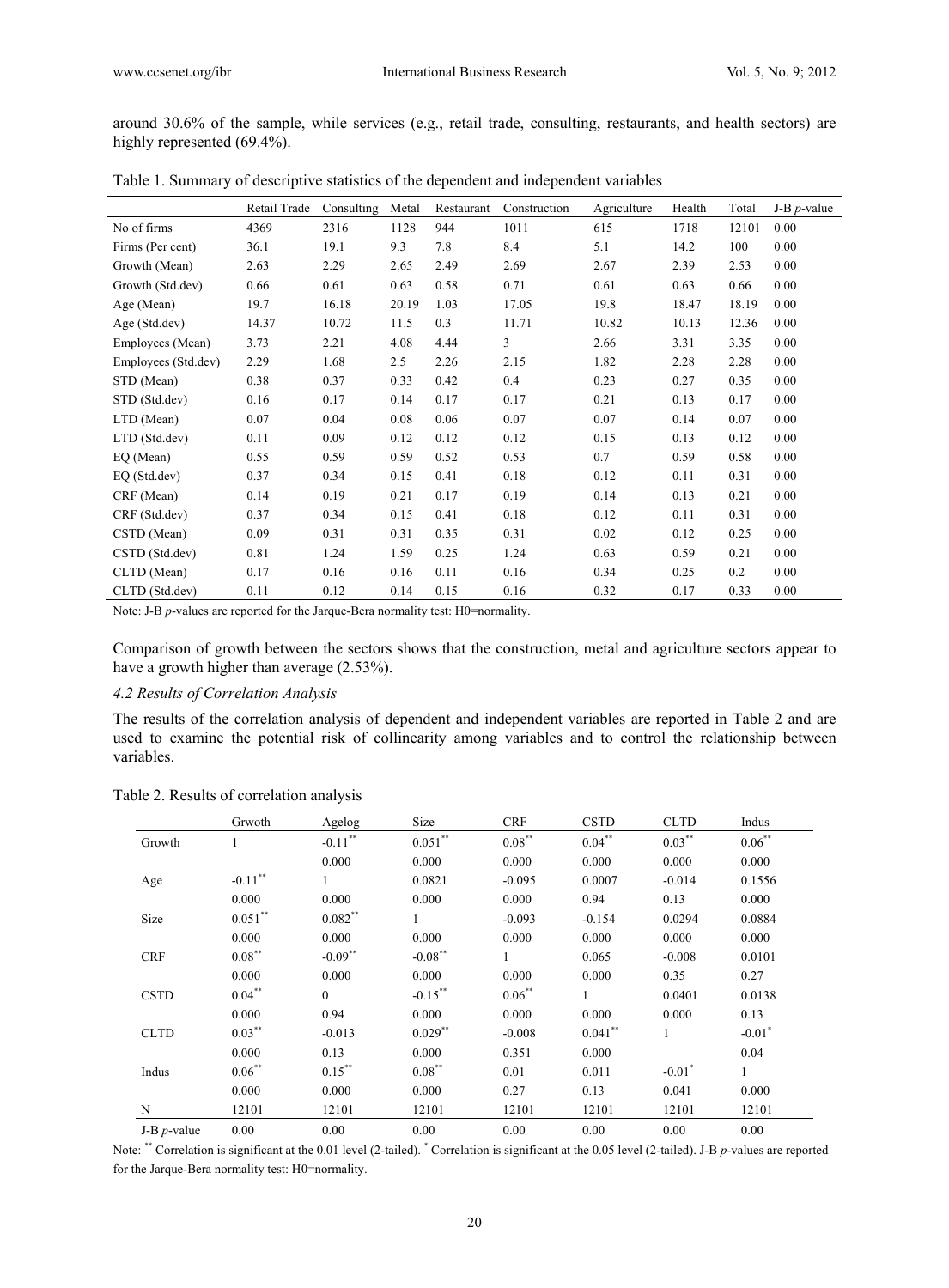As the results show, the correlation coefficients are not large enough to cause collinearity problems in the regressions but are statistically significant at the usual levels of significance. A significant relationship between firm growth and a set of independent variables consisting of age, size, financing sources, and industry categorization is observed. This implies that achieving a higher level of growth is associated with larger size and higher access to capital sources. However, the relationship between retained profit and growth is stronger than CSTD and CLTD. As firm age and size increases, the proportion of retained profit decreases. As shown in Table 2, firm growth is significantly positively correlated with size, retained profit, CSTD, CLTD, and industry. On the other hand, the relationship between firm growth and age is significantly negative, demonstrating that younger firms grow faster. Long-term debt has inverse but non-significant associations with retained profit, which indicates a complementary effect between them. The results of the J-B tests confirm that the variables are normally distributed, emphasizing the strong validity of the results.

The young, small firms that are undercapitalized encounter greater barriers when attempting to access finance, in particular long-term bank debt. These firms also suffer from information problems when seeking to finance their investments.

#### *4.3 Results of SUR Models*

#### 4.3.1 Complete SUR Model

The complete SUR model includes firms in all industry sectors and focuses on the impact of age, size, change in retained profit, change in short- and long-term debt and industry affiliation on growth. The results of this model show that five out of the six variables are significant in explaining the change in the dependent variable. The explanatory powers of each independent variable are represented by the beta coefficients. Consistent with Hypotheses 2, 3, and 4, the coefficients of size, change in retained profit, change in short-term debt, and industry affiliation are positive and significant at the 1% level. Contradictory to Hypothesis 1, the estimated coefficient of age is negative and statistically significant at the 1% level. This implies that age has a negative effect on growth. Thus, in general, large young firms with increasing retained profit appear to have larger growth compared with other firms. It indicates that the larger the firms are, the more they exploit scale economies compared with smaller firms. Beta values show that retained profit is the variable among the financing pattern variables that has the largest influence on growth, with a beta value of 0.231 ( $p = .000$ ). Moreover, change in long-term debt shows a non-significant relation with growth, which can be explained by the fact that the average long-term leverage of the sample is very low.

| Coef                    | Retail Trade | Consulting | Metal    | Restaurant | Construction | Agriculture | Health           | Total sample     |
|-------------------------|--------------|------------|----------|------------|--------------|-------------|------------------|------------------|
| Age                     | $-0.559$     | $-0.175$   | $-0.173$ | $-0.316$   | $-0.318$     | $-0.329$    | $-0.062$         | $-0.245$         |
|                         | 0.000        | 0.000      | 0.000    | 0.000      | 0.000        | 0.000       | 0.000            | 0.000            |
| Size                    | 0.839        | 0.404      | 0.721    | 0.516      | 0.813        | 0.104       | 0.933            | 0.720            |
|                         | 0.000        | 0.000      | 0.000    | 0.000      | 0.000        | 0.000       | 0.000            | 0.000            |
| <b>CRF</b>              | 0.068        | 0.003      | 0.943    | 0.001      | 0.007        | 0.004       | 0.009            | 0.232            |
|                         | 0.000        | 0.000      | 0.000    | 0.000      | 0.000        | 0.002       | 0.000            | 0.000            |
| <b>CSTD</b>             | 0.015        | 0.019      | 0.096    | 0.437      | 0.143        | 0.015       | 0.148            | 0.036            |
|                         | 0.001        | 0.001      | 0.000    | 0.000      | 0.000        | 0.618       | 0.000            | 0.000            |
| <b>CLTD</b>             | 0.000        | 0.000      | 0.000    | 0.000      | 0.001        | 0.000       | 0.000            | 0.000            |
|                         | 0.483        | 0.023      | 0.563    | 0.885      | 0.373        | 0.098       | 0.533            | 0.034            |
| Indus                   |              | --         |          | ۰.         | --           | --          |                  | $-.0229$         |
|                         | $- -$        | --         | --       | --         | --           | --          | --               | 0.000            |
| Constant                | 0.211        | 1.083      | 0.147    | 0.991      | 0.258        | 0.625       | $-0.877$         | $-0.265$         |
|                         | 0.001        | 0          | 0.278    | $\theta$   | 0.083        | 0.112       | $\boldsymbol{0}$ | $\boldsymbol{0}$ |
| Parms                   | 5            | 5          | 5        | 5          | 5            | 5           | 5                | 6                |
| <b>RMSE</b>             | 0.508        | 0.55       | 0.508    | 0.529      | 0.588        | 0.424       | 0.504            | 0.544            |
| $R-sq$                  | 0.414        | 0.233      | 0.356    | 0.260      | 0.308        | 0.552       | 0.358            | 0.320            |
| $\chi$ chi <sup>2</sup> | 3085.4       | 549.7      | 624.5    | 180.76     | 2163.7       | 759.05      | 959.6            | 5712.3           |
| Prob > chi2             | 0.000        | 0.000      | 0.000    | 0.000      | 0.000        | 0.000       | 0.000            | 0.000            |
| Mean VIF                | 1.023        | 1.136      | 1.286    | 1.140      | 1.981        | 1.981       | 1,9651           | 1,184            |
| DW-test                 | 1.957        | 1.698      | 1.947    | 1.993      | 1.386        | 2.087       | 1,160            | 1.897            |
| J-B test                | 0.000        | 0.000      | 0.000    | 0.000      | 0.000        | 0.000       | 0.000            | 0.000            |
| N                       | 4369         | 2316       | 1128     | 944        | 1011         | 615         | 1718             | 12101            |

Table 3. Summary of SUR Model of Relation between Explanatory Variables and Growth, by Industry Sector

Note: The significant coefficients are significant at the 0.01 level, Breusch-Pagan/Cook-Weisberg test for heteroskedasticity: Ho: Constant variance,  $\text{chi}^2(1) = \text{Prob} > \text{chi}^2 = 0.0000$  for all variables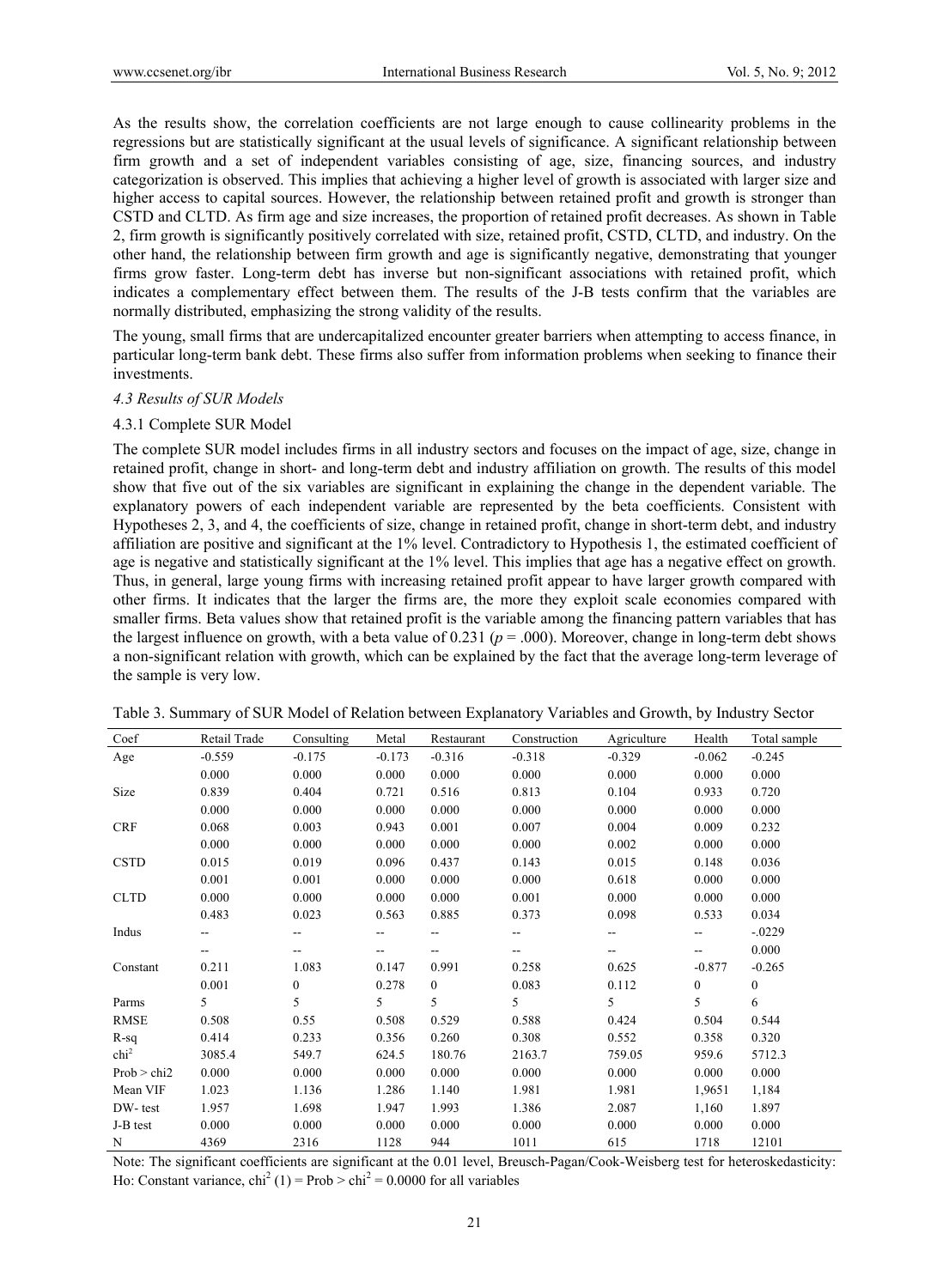The results show that the complete SUR model with six independent variables accounts for around 32% of the variance in firm growth. Other variables, including managerial, contextual and macroeconomic, account for the remaining 78% of the variance. This is a relatively adequate level of explanatory power, given the sample size and the number of independent variables considered. The validity tests of the model including the F-statistic, Durbin-Watson test, variance inflation factor (VIF) and the Breusch-Pagan/Cook-Weisberg tests, and the Jarque-Bera (J-B) normality test confirm that the complete model is appropriate for hypothesis testing.

As mentioned previously, industry affiliation is found to explain some part of growth variation among firms. The results of the SUR models for each industry sector are provided in the next section.

## 4.3.2 SUR Model for Each Industry

In order to analyse how the impact of financial constraints on growth varies across sectors, the estimate equations for each industry (defined at the 1-digit level) were conducted separately. The results of the SUR models for each industry sectors are presented in Table 3, showing significant impact of age, size, and retained profit on growth for all industry sectors. These findings are similar to the results of the complete SUR model and are consistent with Hypotheses 2, 3, and 4. However, the explanatory power of the independent variables in terms of coefficients varies depending on each industry affiliation. Short-term debt also has a significant and positive effect on growth for all industry sectors except agriculture. The explanation is that the short-term debt ratio of the agricultural industry is very low compared with all other industries (see Table 1). Contrary to Hypothesis 1, firm age affects growth negatively. But the magnitude of the effect of age on firm growth in terms of the beta coefficient on average varies by industry affiliation. While the beta value is on average the highest for the retail trade sector, the health sector accounts for the lowest age beta. Similar industry effects can be observed with regard to the explanatory power of other independent variables on growth. While the health sector accounts for the highest beta coefficient for size, the agricultural sector represents the lowest effect of size on growth. Yet again, the metal industry presents the highest impact of retained profit on growth. Interestingly, the restaurant industry accounts for the lowest effect of the variable on growth.

## 4.3.3 Firm Growth for Different Sectors

The explanatory power of the models for across industries expressed in R square (R-sq) varies between 26% and 55%. The agricultural sector has the highest and the restaurant sector the lowest explanatory power.

The complementary opposite effect between retained profit and short-term debt can be observed in the retail trade, consulting, metal, and construction sectors. The diagnostics tests of the model, including the F-statistic, Durbin-Watson test, VIF, the Breusch-Pagan/Cook-Weisberg tests, and the J-B normality test confirm the overall robustness of the model.

The general interpretation of the findings is that the ability to achieve a portion of growth is a function of all significant variables and also a function of industry affiliation. Indeed, the younger, larger, and profitable firms with more financial resources at their disposal have higher growth rates. However, high growth firms rely more on internal financial resources than external funding.

## **5. Conclusions**

The paper has investigated two questions: How is firm growth associated with pattern of financing sources? Are internal or external sources linked differently to firm growth? In particular, the purpose of the analysis has been to shed some light on the impact of capital structure and sources of funding on firm growth. The study focused on a few variables to explain growth among Swedish micro firms. These variables were chosen on the basis of the literature review.

The access to broad, comprehensive databases at the firm level and the application of the SUR model has provided new empirical evidence on the impact of financing pattern on growth. To the author's knowledge, this is one of the first studies to consider the association between different financial sources and growth among micro firms in Sweden. The empirical results show that retained profit and short-term debt variables have a positive impact on growth. These variables increase as a firm gains higher growth rates. On the other hand, firm growth seems not to be associated with long-term debt. The findings also indicate that, in general, the growth rates of firms are more sensitive to internal sources, such as retained profit, than to short-term debt. This implies, consistent with agency cost theory, that firms with high growth rate are more likely to use internal sources than external ones. Moreover, firm growth is found to increase with the firm's size and decrease as the firm ages. This implies that larger and younger firms are more likely to generate internal finance and then achieve higher growth. The impact of funding sources on firm growth is not constant across industry sectors. Thus, industry affiliation has a certain impact on the relationship between independent and dependent variables.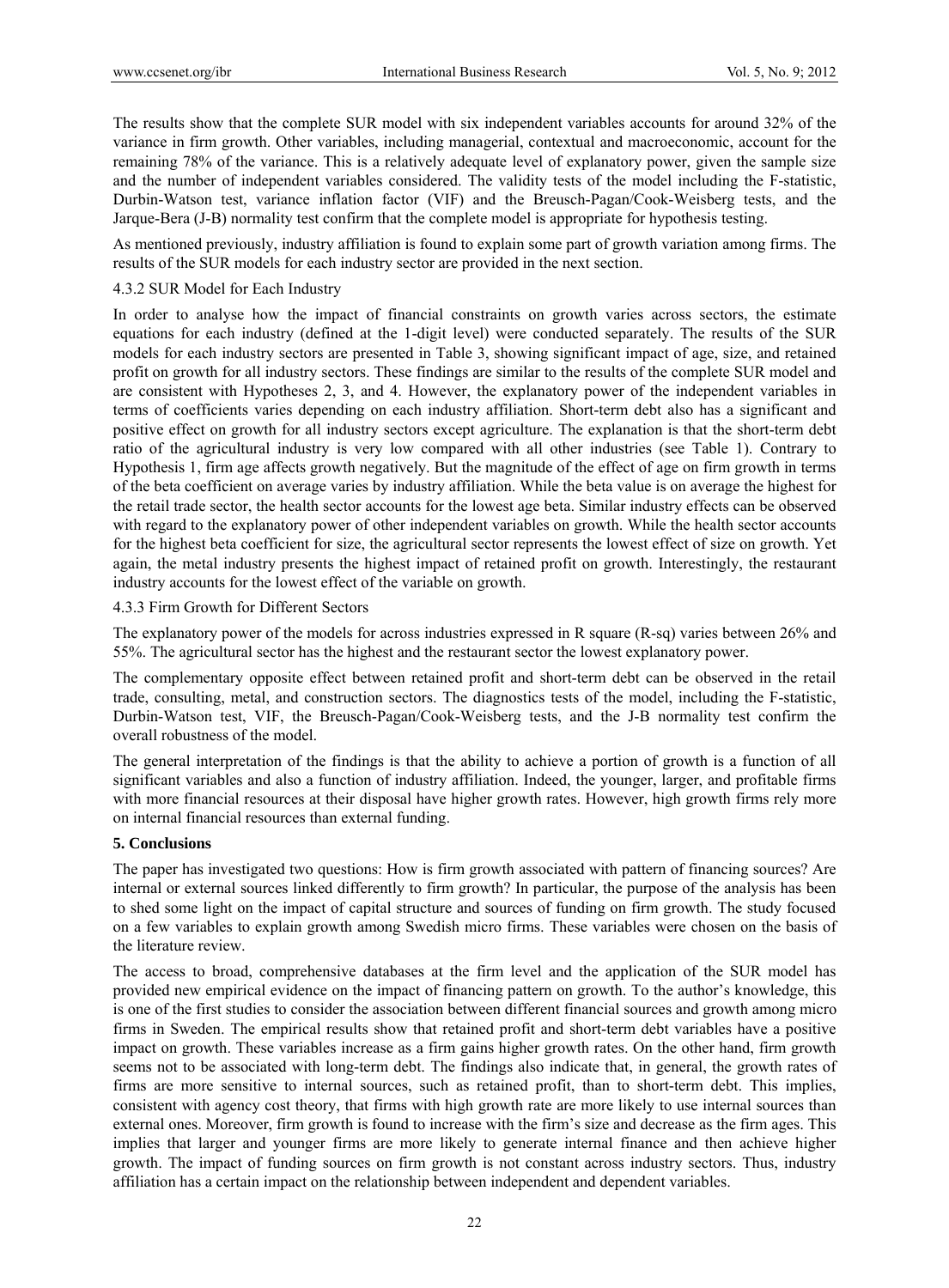#### **References**

- Aghion, P., Fally, T., & Scarpetta, S. (2007). Credit constraints as a barrier to the entry and post-entry growth of firms. *Economic Policy, 22*, 731-790. http://dx.doi.org/10.1111/j.1468-0327.2007.00190.x
- Almeida, H., & Campello, M. (2007). Financial constraints, asset tangibility and corporate investment. *Review of Financial Studies, 20*, 1429-1460. http://dx.doi.org/10.1093/rfs/hhm019
- Audretsch, D., & Elston, J. (2002). Does firm size matter? Evidence on the impact of liquidity constraints on firm investment behaviour in Germany. *International Journal of Industrial Organization, 20*(1), 1-17. http://dx.doi.org/10.1016/S0167-7187(00)00072-2
- Autio, E. (2005). Creative tension, the significance of Ben Oviatt's and Patricia McDougall's article 'Toward a theory of international new ventures'. *Journal of International Business Studies, 36*(1), 9-19. http://dx.doi.org/10.1057/palgrave.jibs.8400117
- Barclay, M. J., Smith, C. W., & Watts, R. L. (1995). The determinants of corporate leverage and dividend policies. *Journal of Applied Corporate Finance, 7*(4), 4-19. http://dx.doi.org/10.1111/j.1745-6622.1995.tb00259.x
- Barton, S. L., Ned, C. H., & Sundaram, S. (1989). An empirical test of stakeholder theory predictions of capital. *Financial Management, 18*(1), 36-44. http://dx.doi.org/10.2307/3665696
- Becchetti, L., & Trovato, G. (2002). The determinants of firm growth for small and medium sized firms: The role of the availability of external finance. *Small Business Economics, 19*(4), 291-306. http://dx.doi.org/10.1023/A:1019678429111
- Beck, T., Demirgüc-Kunt, A., & Maksimovic, V. (2005). Financial and legal constraints to growth: Does firm size matter? *Journal of Finance, 60*(1), 137-177. http://dx.doi.org/10.1111/j.1540-6261.2005.00727.x
- Cassar, G., & Holmes, S. (2003). Capital structure and financing of SMEs: Australian evidence. *Accounting and Finance, 43*, 123-147. http://dx.doi.org/10.1111/1467-629X.t01-1-00085
- Castrogiovanni, G. J. (1996). Pre-startup planning and the survival of new small businesses: Theoretical linkages. *Journal of Management, 22*(6), 801-822. http://dx.doi.org/10.1177/014920639602200601
- Childs, P. D., Mauer, D. C., & Ott, S. H. (2005). Interactions of corporate financing and investment decisions: The effects of agency conflicts. *Journal of Financial Economics, 76*, 667-690. http://dx.doi.org/10.1016/j.jfineco.2004.06.012
- Chittenden, F., Hall, G., & Hutchinson, P. (1996). Small firm growth, access to capital markets and financial structure: Review of issues and an empirical investigation. *Small Business Economics, 8*(1), 59-67. http://dx.doi.org/10.1007/BF00391976
- Das, S. (1995). Size, age and firm growth in an infant industry: The computer hardware industry in India. *International Journal of Industrial Organization, 13*(1), 111-126. http://dx.doi.org/10.1016/0167-7187(94)00453-9
- Delmar, F. (1997). Measuring growth: methodological considerations and empirical results. In Donckels, R., & Miettinen, A. (Eds.), *Entrepreneurship and SME research: On its way to the next millennium*. Aldershot, Ashgate.
- Delmar, F., Davidsson, P., & Gartner, W. B. (2003). Arriving at the high-growth firm. *Journal of Business Venturing, 18*(2), 189-216. http://dx.doi.org/10.1016/S0883-9026(02)00080-0
- Elston, J. A. (1993). Firm ownership structure and investment theory and evidence from German panel data. Wissenschaftszentrum Berlin (WZB). *Discussion paper* no. FS IV 93.
- Esperança, J. P., Gama, A. P. M., & Gulamhussen, M. A. (2003). Corporate debt policy of small firms: An empirical (re)examination. *Journal of Small Business and Enterprise Development, 10*(1), 62-80. http://dx.doi.org/10.1108/14626000310461213
- Evans, D. S. (1987). The relationship between firm growth, size and age: Estimates for 100 manufacturing industries. *Journal of Industrial Economics, 35*(4), 567-581. http://dx.doi.org/10.2307/2098588
- Gilbert, B. A., McDougall, P. P., & Audretsch, D. B. (2006). New venture growth: A review and extension. *Journal of Management, 32*(6), 926-950. http://dx.doi.org/10.1177/0149206306293860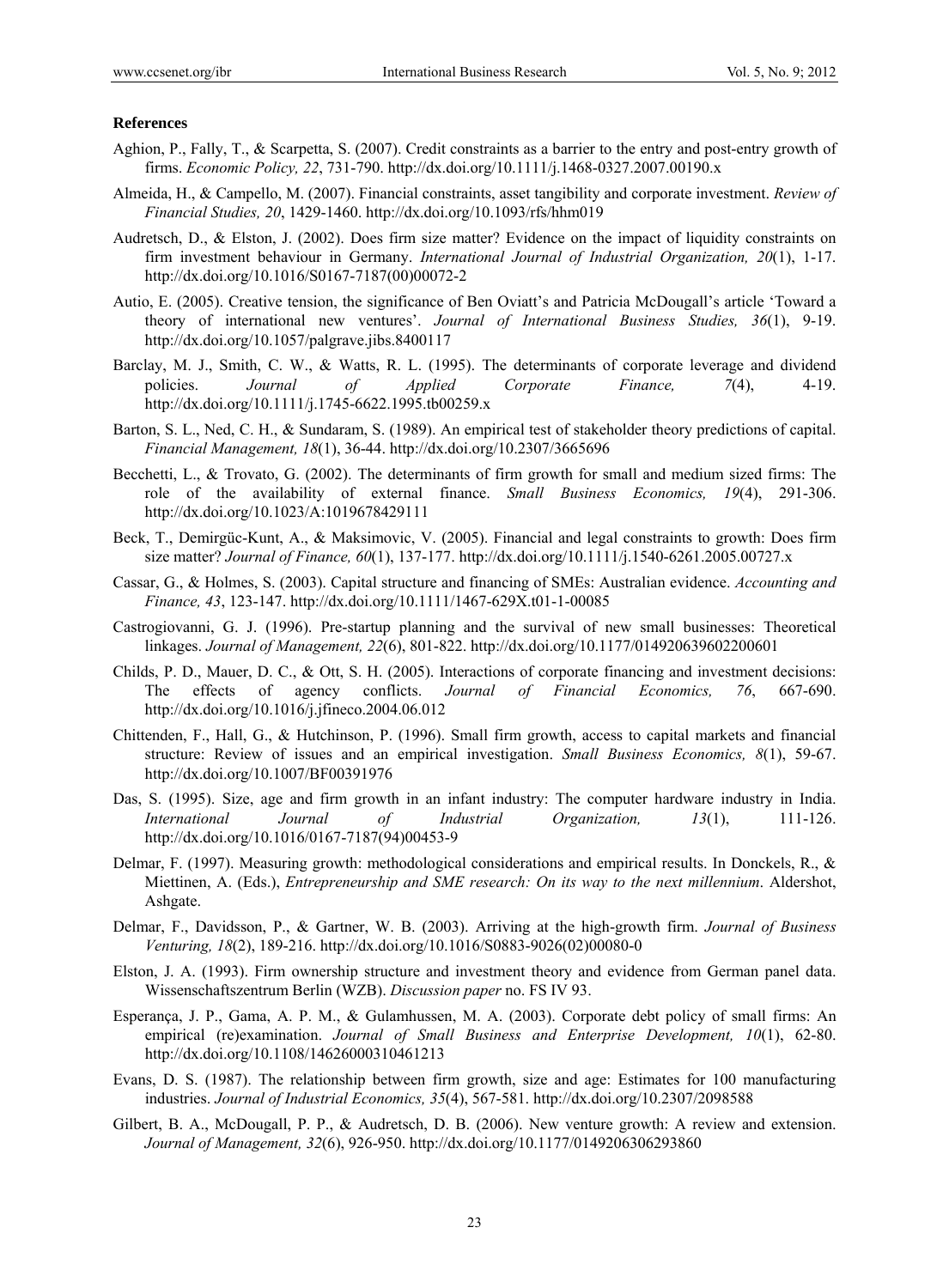- Hall, G., Hutchinson, P., & Michaelas, N. (2004). Determinants of the capital structures of European SMEs. *Journal of Business Finance & Accounting, 31*(5-6), 711-728. http://dx.doi.org/10.1111/j.0306-686X.2004.00554.x
- Hart, P. E. (2000). Theories of firms' growth and the generation of jobs. *Review of Industrial Organisation*, *17*(3), 229-48. http://dx.doi.org/10.1023/A:1007887626165
- Hobdari, B., Derek, C. J., & Mygind, N. (2009). Capital investment and determinants of financial constraints in Estonia. *Economic Systems, 33*(4), 344-359. http://dx.doi.org/10.1016/j.ecosys.2009.05.004
- Hutchinson, R. W. (1995). The capital structure and investment decision of the small owner-managed firm: Some exploratory issues. *Small Business Economics, 7*(3), 231-129. http://dx.doi.org/10.1007/BF01135368
- Jensen, M., & Meckling, W. (1976). Theory of the firm: Managerial behavior, agency costs and ownership structure. *Journal of Financial Economics, 3*(4), 305-360. http://dx.doi.org/10.1016/0304-405X(76)90026-X
- Jordan, J., Lowe, J., & Taylor, P. (1998). Strategy and financial policy in UK small firms. *Journal of Business Finance and Accounting, 25*(1), 1-27. http://dx.doi.org/10.1111/1468-5957.00176
- Jovanovic, B. (1982). Selection and the evolution of industry. *Econometrica, 50*(3), 649-70. http://dx.doi.org/10.2307/1912606
- Katsikeas, C. S., & Piercy, N. F. (1993). Long-term export stimuli and firm characteristics in a European LDC. *Journal of International Marketing, 1*(3), 23-47.
- Kester, C. W. (1986). Capital and ownership structure: A comparison of United States and Japanese manufacturing corporations. *Financial Management, 15*, 5-16. http://dx.doi.org/10.2307/3665273
- Kim, W. S., & Sorensen. E. H. (1986). Evidence on the impact of the agency costs of debt on corporate debt policy. *Journal of Financial and Quantitative Analysis, 21*(2), 131-145. http://dx.doi.org/10.2307/2330733
- McConnell, J. J., & Servaes, H. (1995). Equity ownership and the two faces of debt. *Journal of Financial Economics, 39*, 131-157. http://dx.doi.org/10.1016/0304-405X(95)00824-X
- Michaelas, N., Chittenden, F., & Poutziouris, P. (1999). Financial policy and capital structure choice in UK SMEs: Empirical evidence from company panel data. *Small Business Economics, 12*(1), 113-130. http://dx.doi.org/10.1023/A:1008010724051
- Müller, E., & Zimmermann, V. (2008). The importance of equity finance for R&D activity: Are there differences between young and old companies? *ZEW Discussion Papers* 06-14, Center for European Economic Research, Mannheim, Germany.
- Myers, S. C. (1977). Determinants of corporate borrowing. *Journal of Financial Economics, 5*(2), 147-175. http://dx.doi.org/10.1016/0304-405X(77)90015-0
- Myers, S. C., & Majluf, N. S. (1984). Corporate financing and investment decisions when firms have information that investors do not have. *Journal of Financial Economics, 13*(2), 187-221. http://dx.doi.org/10.1016/0304-405X(84)90023-0
- North, D., & Smallbone, D. (1995). Employment generation and small business growth in different geographical environments. In Chittenden, F., Robertson, M., Marshall, I., & London, I. (Eds.), *Small firms: Partnership for growth* (pp.100-115). London: Paul Chapman Publishing.
- Oliveira, B., & Fortunato, A. (2006). Firm growth and liquidity constraints: A dynamic analysis. *Small Business Economics, 27*(1), 139-56. http://dx.doi.org/10.1007/s11187-006-0006-y
- Pagano, P., & Schivardi, F. (2003). Firm size distribution and growth. *Scandinavian Journal of Economics, 105*(2), 255-274. http://dx.doi.org/10.1111/1467-9442.t01-1-00008
- Philp, N. E. (1998). The export propensity of the very small enterprise (VSE). *International Small Business Journal, 16*(4), 79-93. http://dx.doi.org/10.1177/0266242698164005
- Rajan, R., & Zingales, L. (1995). What do we know about capital structure? Some evidence from international data. *Journal of Finance, 50*(5), 1421-1460. http://dx.doi.org/10.1111/j.1540-6261.1995.tb05184.x
- Reid, G. C. (2003). Trajectories of small business financial structure. *Small Business Economics, 20*(4), 273-285. http://dx.doi.org/10.1023/A:1022915308274